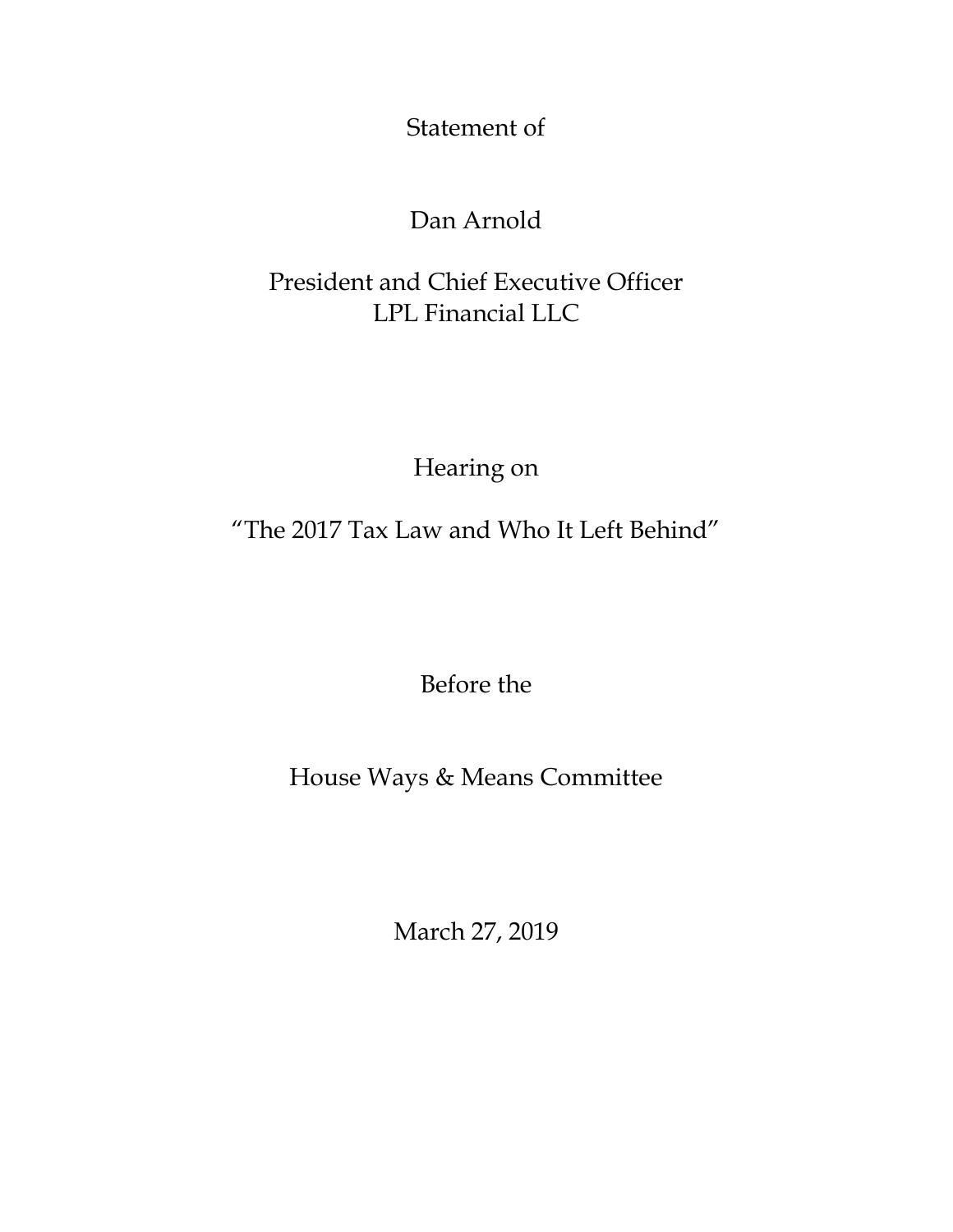Chairman Neal, Ranking Member Brady, and members of the Committee:

LPL Financial LLC ("LPL") appreciates the opportunity to submit this statement for the record and comment on the hearing entitled, "The 2017 Tax Law and Who It Left Behind." I know that many of our independent contractor financial advisors certainly feel like they have been left behind and have not felt the benefit of the Tax Cuts and Jobs Act (TCJA) as some others in the service industry have.

Therefore, we urge Congress to resolve via clarifying legislation that financial services professionals such as broker-dealers and investment advisers shall qualify as "qualified trades or businesses" and shall not be considered "specified service trades or businesses" under new Internal Revenue Code (IRC) §199A. We are concerned that this definition unfairly and unintentionally disadvantages financial advisors such as those associated with LPL, and diminishes their ability to invest in and build their businesses.

Right now, real estate brokers and insurance brokers are able to enjoy the benefit of the 20% pass-through deduction. While we recognize that financial advisors may be regulated differently than real estate and insurance, as small business owners, they face the same burdens and challenges. Congress should not pick winners and losers.

LPL is one of the country's largest independent broker-dealer firms and provides brokerage and advisory services to over 16,000 financial advisors and over 700 diverse financial institutions. LPL further serves as a trusted partner to many of the country's retirement plans and market participants for technology, custodial, and consulting services.

Because of our independent contractor model, our advisors may be distinguished from those wealth managers, financial planners, and retirement advisors who are employed by the traditional employee-model broker-dealers. LPL financial advisors are small business entrepreneurs and drivers of the American economy.

A key provision under the TCJA created a 20% deduction on "qualified business income" for owners/shareholders of pass-through businesses, such as S corporations, partnerships, and sole proprietorships. A significant number of financial advisors associated with LPL